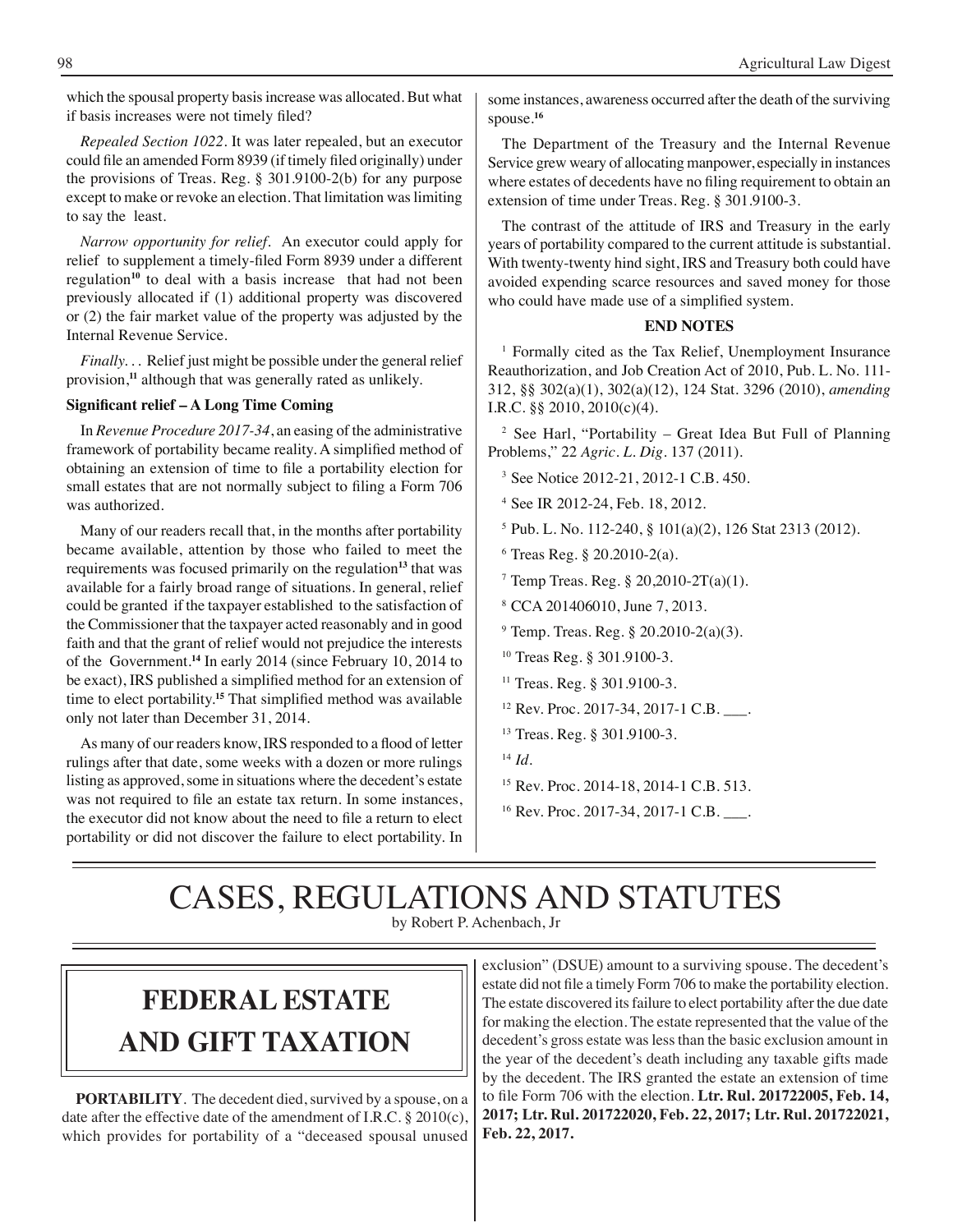**STATUTE OF LIMITATIONS**. The decedent died in 1997 and a estate tax return was timely filed. The IRS, however, determined that additional taxes were owed. In 2004, the Tax Court entered a stipulated decision for a lower amount of estate taxes but the taxpayers, heirs of the estate, did not pay the tax judgment. The IRS entered a new assessment based on the judgment on July 16, 2004. In 2013 and 2014, the IRS placed liens on the real property in the estate and sent the taxpayers a Notice of Intent to Levy. On October 5, 2013, the estate mailed request for a Collection Due Process hearing. The IRS did not acknowledge receipt of the request until May 2014, after the estate sent proof of the mailing. The IRS eventually ruled that it was received on October 6, 2013 after the tax. The IRS commenced the current case on March 10, 2015 to foreclose on the tax liens and obtain a money judgment, 10 years and 237 days after the post-judgment assessment was made. The estate claimed that the 10 year statute of limitations thus prohibited the current case. The IRS claimed that the request for the CDP hearing sent on October 5, 2013 suspended the statute of limitations until the hearing was started on June 2, 2014. The court held that the estate was barred by the duty of consistency from denying the mailing of the request for the CDP hearing on October 5, 2013; therefore, the statute of limitations was tolled from October 5, 2013 until the hearing date on June 2, 2014 and the 10-year statute of limitations had not expired at the time the current case was filed. **United States v. Holmes, 2017-1 U.S. Tax Cas. (CCH) ¶ 60,702 (5th Cir. 2017),** *aff'g***, 2016-2 U.S. Tax Cas. (CCH) ¶ 60,693 (S.D. Tex. 2016)**.

**TRUSTS**. The taxpayers had created a grantor retained annuity trust (GRAT) in which the retained term had expired and the trust property reverted to the continuing trust. The trust was split into two trusts, each with two sons as beneficiaries. The trustees petitioned a state court to further split the trusts so that each trust had one son as a beneficiary. The new trusts otherwise had the same terms as the old trusts. The IRS ruled that the reorganization of the trusts (1) did not create or result in a transfer of property subject to federal gift tax under I.R.C. § 2501; (2) the divisions of the trust into the two successor trusts will not cause any portion of the assets of the original trusts or the successor trusts to be includible in the gross estate of any beneficiary under I.R.C. §§ 2035, 2036, 2037 or 2038; (3) the division of the trust will not result in any income, gain or loss to the trusts or beneficiaries; (4) the division of the trust will not result in income, gain or loss to the trusts under I.R.C. §§ 661, 662, or Treas. Reg. §  $1.661(a)-2(f)$ ; and (5) the basis of assets in the original trust will have the same basis in the successor trusts. **Ltr. Rul. 201722007, Feb. 16, 2017**.

## **federal Farm programs**

**GRAIN STANDARDS**. The GIPSA has announced that it is suspending the fees that it charges for the supervision of official inspection and weighing services performed by delegated states and/or designated agencies under the United States Grain Standards Act. **82 Fed. Reg. 26843 (June 12, 2017)**.

## **federal income taxation**

**CHARITABLE DEDUCTION**. The taxpayer was a limited partnership which owned a historic warehouse in New York City. The taxpayer executed an easement deed, entitled "Conservation Deed of Easement," granting a facade easement on the property to the National Architectural Trust, Inc. (NAT). The deed was signed on December 30, 2004 but was not recorded until December 14, 2006. The taxpayer claimed a noncash charitable deduction for the value of the easement on its 2004 income tax return. A taxpayer is generally not allowed a charitable contribution deduction for a gift of property consisting of less than an entire interest in that property; however, I.R.C. §  $170(f)(3)(A)$ , (B)(iii) allows a deduction for a donation of a "qualified conservation contribution." I.R.C. §  $170(h)(1)$  provides that a qualified conservation contribution is a contribution (1) of a "qualified real property interest" (2) to a "qualified organization" (3) "exclusively for conservation purposes." I.R.C. § 170(h)(1) defines "qualified real property interest" to include a restriction (granted in perpetuity) on the use which may be made of the real property. In addition, I.R.C. § 170(h) (5)(A) provides a separate and distinct perpetuity requirement that "[a] contribution shall not be treated as exclusively for conservation purposes unless the conservation purpose is protected in perpetuity." Treas. Reg. § 1.170A-14(g)(1) provides: "In the case of any donation under this section, any interest in the property retained by the donor (and the donor's successors in interest) must be subject to legally enforceable restrictions (for example, by recordation in the land records of the jurisdiction in which the property is located) that will prevent uses of the retained interest inconsistent with the conservation purposes of the donation. . .." The IRS argued that, because the easement was not recorded in 2004, the grant of the easement was not effective. The taxpayer argued that, under New York law, the taxpayer conveyed only a restrictive covenant which became effective upon the transfer of the deed of easement. The court cited three cases with very similar facts and arguments, all of which held that such an easement deed was not effective until recorded. Therefore, the court held that in 2004, the easement was not protected in perpetuity because it was not recorded until 2006. **Ten Twenty Six Investors v. Comm'r, T.C. Memo. 2017-115**.

**COURT AWARDS AND SETTLEMENTS**. The taxpayer had filed a series of military, administrative and court cases alleging that the taxpayer had suffered "sexual harassment and reprisal actions while . . . [the taxpayer] was working as a civilian technician . . . as well as ongoing reprisals and sexual harassment in her current [military] position with the National Guard." In none of the complaint or allegations of sexual harassment, did the taxpayer allege any physical injury. The parties eventually reached a monetary settlement plus attorney fees. The taxpayer excluded the payments from gross income and the IRS assessed taxes on the excluded amounts. I.R.C.  $\S$  104(a)(2) provides that gross income does not include "the amount of any damages (other than punitive damages) received (whether by suit or agreement .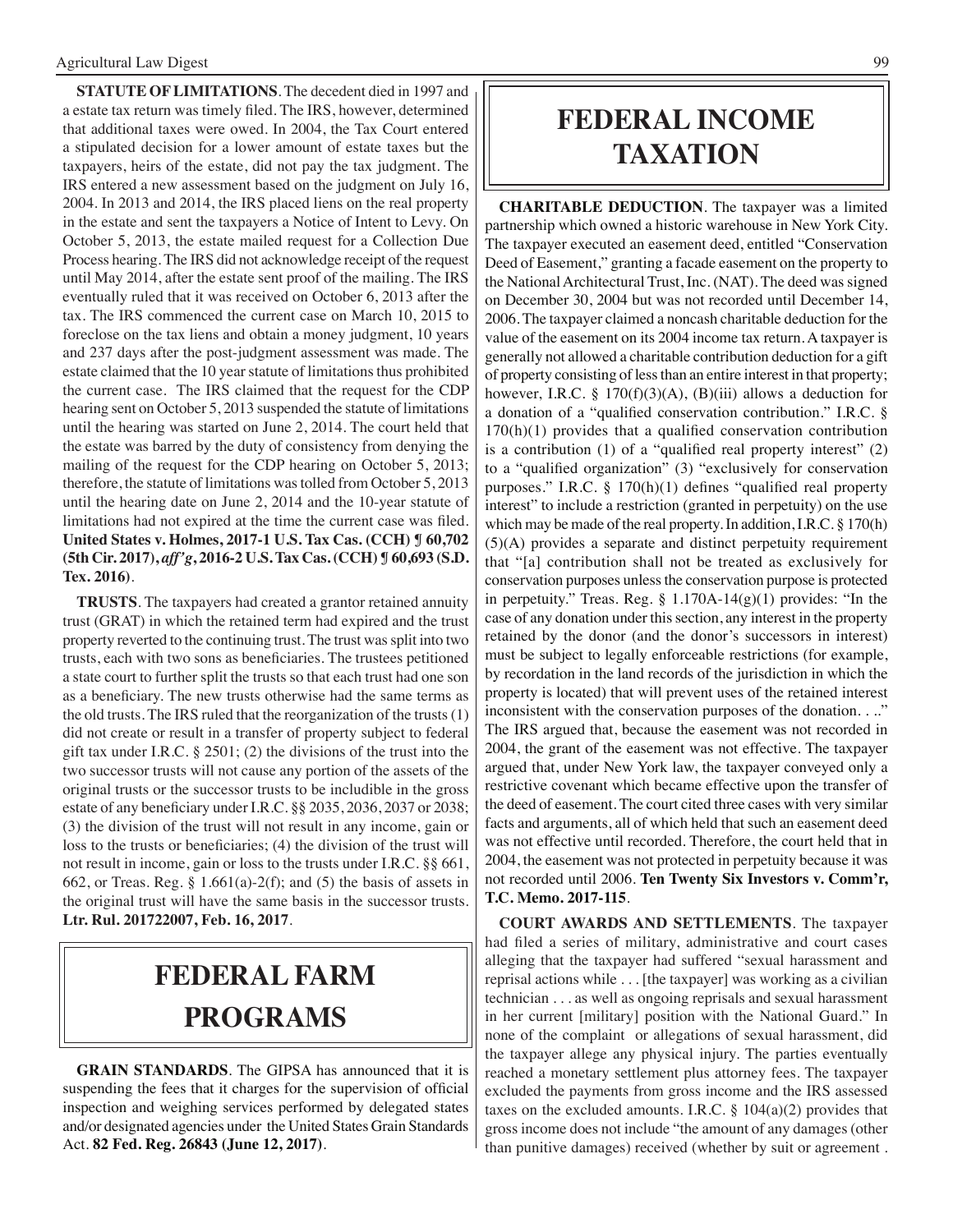. .) on account of personal physical injuries or physical sickness." The court noted that at no point in any of the taxpayer complaints, from the initial complaints to the taxpayer's superiors to the final court case, did the taxpayer allege any physical injuries from the sexual harassment or employment reprisals. Therefore, the court held that the settlement payments were not made to compensate the taxpayer for physical injuries or sickness and the payments were taxable income. **Devine v. Comm'r, T.C. Memo. 2017-111**.

**HOBBY LOSSES**. In 2003, the taxpayer formed several partnerships which paid \$6.4 million for investigations into the death of the taxpayer's father in 1946. Although the investigations did not solve the questions about the death, the taxpayer did make an attempt to create a book about the case and sought publicity in order to attract commercial interests. Although a draft of the book was completed, no final book was published and marketed. No other commercial use of the story was made and the taxpayer's activities never produced any revenue. The court held that the taxpayer did not operate the investigative operation with the intent to make a profit because (1) the operation never earned any revenue or profit; (2) the operation did not have a business plan or budget; (3) the operation was not adjusted to minimize losses and generate revenue; (4) the operation did not create assets which might appreciate in value; and (5) the taxpayer received personal satisfaction from the operation. The appellate court affirmed in a decision designated as not for publication. **Vest v. Comm'r, 2017-1 U.S. Tax Cas. (CCH) ¶ 50,240 (5th Cir. 2017),** *aff'g***, T.C. Memo. 2016-187**.

The taxpayer owned and operated an automobile racing company. The taxpayer reported losses from the activity for 2011 and 2012 but small profits for 2013, 2014 and 2015. However, the court found that the taxpayer had not reported some of the activity expenses and that the activity had net losses for 2013 and 2014. The court held that the activity was not engaged in with the intent to make a profit because (1) the activity was not carried on in a businesslike manner because the taxpayer did not keep separate records or bank accounts, did not have a written business plan, and did not make any changes tot he activity to improve profitability; (2) the taxpayer had no expectation that the activity's assets would appreciate; (3) the taxpayer had no history of profit from racing activities; (4) the activity had four years of losses and one year of profit, although the court expressed scepticism that the taxpayer had reported all costs in the year with profits; and (5) the taxpayer received personal pleasure and enjoyment from the racing activity. **Stettner v. Comm'r, T.C. Memo. 2017-113**.

**INSTALLMENT SALES**. The taxpayer and spouse owned an 85 percent interest in a partnership which operated an internet dating website and developed internet software. The partnership owned two other limited liability companies, taxed as partnerships. The partnership sold equipment and intangible property to the LLCs in exchange for 10-year promissory notes at 10 percent interest. The sales produced substantial taxable gain and the partnership elected to report the gain using the installment method of reporting. The LLCs claimed a stepped-up basis in the assets to equal their purchase price. I.R.C. § 453(a) provides that income from an installment sale shall be taken into account for purposes of taxation under the installment method. I.R.C. § 453(c) provides that "the income recognized for any taxable year from a disposition . . . [shall be] that proportion of the payments received in that year which the gross profit (realized or to be realized when payment is completed) bears to the total contract price." Installment sale treatment allows a taxpayer to defer the reporting of gain during the period of the installment note, in this case ten years, thus minimizing current tax. However, I.R.C. § 453(g) (1) provides that this treatment generally is not available "[i]n the case of an installment sale of depreciable property between related persons." In the case of a related-party sale of depreciable property, installment sale treatment is available only "if it is established to the satisfaction of the Secretary that the disposition did not have as one of its principal purposes the avoidance of Federal income tax." I.R.C.  $\S$  453(g)(2). The court found that the partnership and the two LLCs were related persons in that the taxpayer and spouse owned 85 percent of the partnership and the partnership owned 100 percent of the LLCs. The taxpayer argued that the sale had the valid business purpose of spreading the assets among the entities. The court held that even though the taxpayer may have a business reason for the sales, the actual effect was that no change in control occurred from the sale and the taxpayer received significant tax benefits through both the installment method of reporting the gain and the increase in basis of the assets which allowed depreciation deductions. Thus, the court held that the taxpayer was not entitled to use the installment method of reporting the gain because one principal purpose of the transaction was the avoidance of tax. The appellate court affirmed in a decision designated as not for publication. **Vest v. Comm'r, 2017-1 U.S. Tax Cas. (CCH) ¶ 50,240 (5th Cir. 2017),** *aff'g***, T.C. Memo. 2016-187**.

### **PARTNERSHIPS**

 ADMINISTRATIVE ADJUSTMENTS. The IRS has issued proposed regulations replacing the TEFRA unified partnership audit and litigation rules. The new rules reflect the provisions of the Bipartisan Budget Act of 2015, as amended by Protecting Americans from Tax Hikes Act of 2015, Pub. L. 114-113, div. Q, § 411, 129 Stat. 3121 (2015). The proposed regulations contain provisions and procedures for partnerships with 100 or fewer eligible partners to elect out of the new centralized partnership audit regime. Eligible partners are individuals, C corporation, eligible foreign entity, S corporation, or the estate of a deceased partner. Married taxpayers are to be considered as separate partners for the election purposes. The electing partnership is to provide the names, TINs, and federal tax classifications of all partners and must notify all partners about the election. The proposed regulations require consistent reporting of partnership items by the partners. A partner who reports an item inconsistent with the partnership return must identify the inconsistency on the partner's tax return. As under the TEFRA rules, the proposed regulations require partnerships to designate a representative. Any adjustment of partnership items by the IRS are issued in a notice of proposed partnership adjustment (NOPPA) provided to the partnership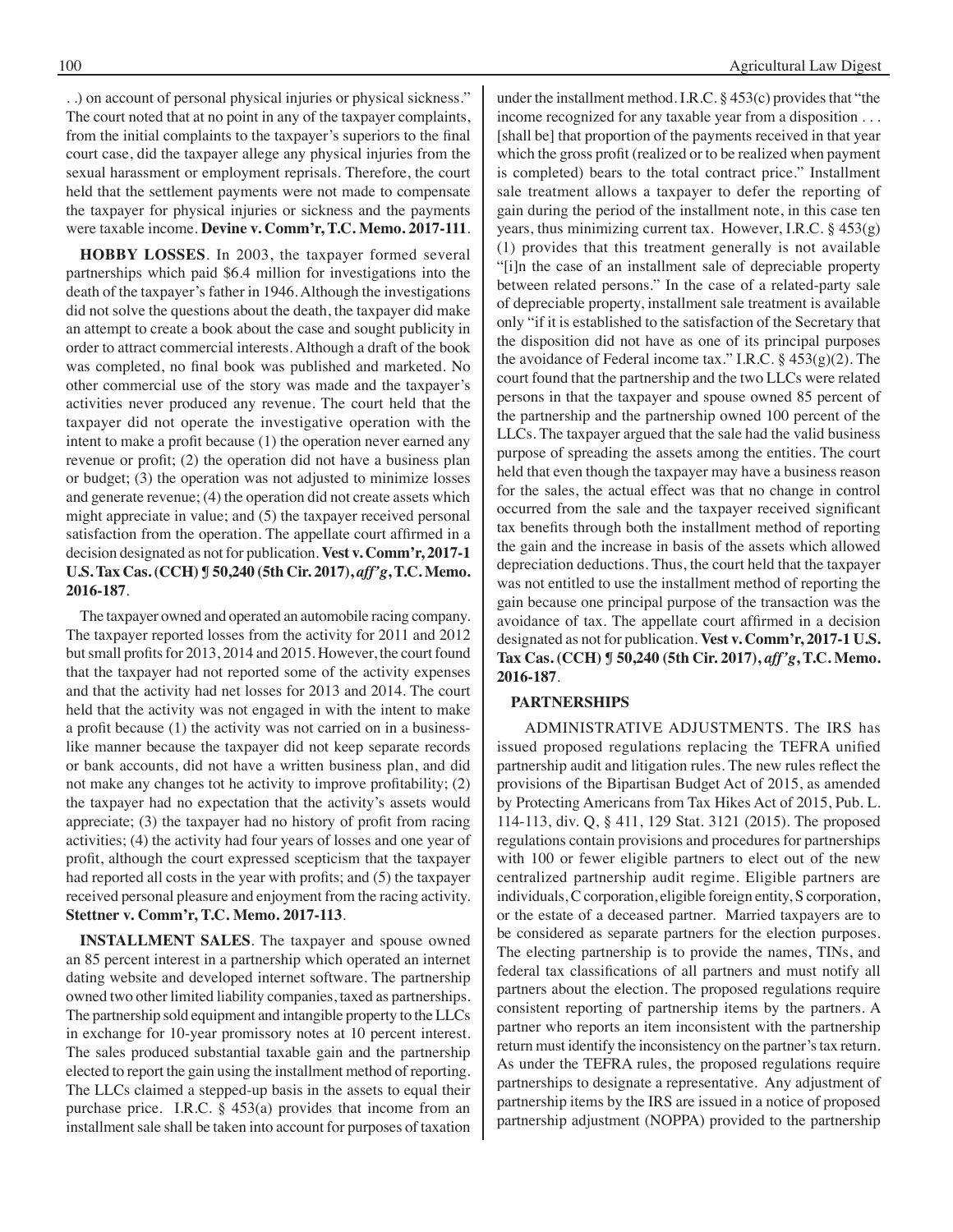and partnership representative. The proposed regulations allow a partnership to pass on the assessment of taxes in a NOPPA to the partners. The proposed regulations affect partnerships for taxable years beginning after December 31, 2017 and any partnerships that elect application of the centralized partnership audit regime pursuant to Treas. Reg. § 301.9100-22T for taxable years beginning after November 2, 2015 and before January 1, 2018. See also *Harl, "Protecting Americans from Tax Hikes Act of 2015 (PATH)" 27 Agric. L. Dig. 1 (2016)*. **82 Fed. Reg. 27333 (June 14, 2017)**.

ELECTION TO ADJUST BASIS. The taxpayer was a limited liability company which elected to be taxed as a partnership. During the tax year several members sold their interests in the LLC. Although the taxpayer intended to file an election under I.R.C. § 754 as a result of the sales, the taxpayer inadvertently failed to include the election with its return. The IRS granted an extension of time to file the election. **Ltr. Rul. 201722013, March 2, 2017**.

SMALL PARTNERSHIP EXCEPTION. Two individuals, father and son each formed a limited liability company (individual LLCs) which owned an interest in the taxpayer LLC which was taxed as a partnership. The individual LLCs were disregarded entities for federal tax purposes. The taxpayer LLC did not designate a tax matters partner. In 2001, the taxpayer LLC claimed a loss from a trust fund in which the taxpayer LLC invested. In 2004 the IRS audited the son's individual tax return and disallowed deductions relating to expenses passed through from the taxpayer LLC but did not disallow the passthrough of the loss reported through the taxpayer LLC. The statute of limitations on the individual return expired in 2005. In 2004 the IRS audited the taxpayer LLC and in 2010 issued a final partnership administrative adjustment (FPAA) notice disallowing the loss from the taxpayer LLC's trust investment and imposing penalties. The son filed a petition in tax court on behalf of the taxpayer LLC, challenging the IRS's notice in regard to the taxpayer LLC's 2001 taxes. The son argued that the IRS's notice was invalid because the taxpayer LLC was exempt from the otherwise-applicable partnership TEFRA audit procedures because of the small-partnership exception set forth at I.R.C.  $§ 6231(a)(1)(B)(i)$ . The IRS obtained a summary judgment in the Tax Court on the basis that the small partnership exception did not apply and that the son lacked standing to bring the suit because the son was not the taxpayer LLC's tax matters partner. In a TEFRA partnership-level proceeding, I.R.C. § 6226(f) provides that a Tax Court has jurisdiction to determine "all partnership items of the partnership for the partnership taxable year to which the notice of final partnership administrative adjustment relates, the proper allocation of such items among the partners, and the applicability of any penalty, addition to tax, or additional amount which relates to an adjustment to a partnership item." Under I.R.C. §  $6231(a)(1)(B)(i)$ , an entity will not be considered a "partnership" for the purposes of TEFRA's audit procedures if the entity has "10 or fewer partners each of whom is an individual …, a C corporation, or an estate of a deceased partner." Treas. Reg.  $\S 301.6231(a)(1)-1(A)(2)$  provides that

Section 6231(a) "does not apply to a partnership for a taxable year if any partner in the partnership during that taxable year is a pass-thru partner as defined in section 6231(a)(9)." *Rev. Rul. 2004-88, 2004-2 C.B. 165* holds that a disregarded LLC which is a partner in a partnership is a pass-through entity as to the owner of the disregarded entity. Thus, the appellate court affirmed the Tax Court's holding that the taxpayer LLC was not eligible for the small partnership exception. Because the taxpayer LLC did not designate a tax matters partner, the son's LLC became the default tax matters partner because the LLC owned the largest interest in the taxpayer LLC's profits. The appellate court affirmed the Tax Court's holding the son's LLC was the proper tax matters partner and that the son did not have standing to bring the suit under TEFRA. See Harl, "The 'Small Partnership' Exception: The Best Tax Simplification in Half Century Is In Jeopardy," 28 *Agric. L. Dig*. 25 (2017); Harl: "Repeal of the "Small Partnership' Exception: A Devious and Highly Suspicious Congressional Move," 27 *Agric. L. Dig*. 41 (2016). **Seaview Trading, LLC v. Comm'r, 2017-1 U.S. Tax Cas. (CCH) ¶ 50,243 (9th Cir. 2017),**  *aff'g unpub. T.C. Order*.

**PENSION PLANS**. For plans beginning in June 2017 for purposes of determining the full funding limitation under I.R.C. § 412(c)(7), the 30-year Treasury securities annual interest rate for this period is 2.96 percent. The 30-year Treasury weighted average is 2.91 percent, and the 90 percent to 105 percent permissible range is 2.62 percent to 3.05 percent. The 24-month average corporate bond segment rates for June 2017, *without adjustment* by the 25-year average segment rates are: 1.71 percent for the first segment; 3.83 percent for the second segment; and 4.75 percent for the third segment. The 24-month average corporate bond segment rates for June 2017, taking into account the 25-year average segment rates, are: 4.16 percent for the first segment; 5.72 percent for the second segment; and 6.48 percent for the third segment. **Notice 2017-34, I.R.B. 2017-26**.

The IRS has published an updated list of I.R.C. § 403(b) preapproved retirement plans that have received an IRS favorable opinion or advisory letter. A favorable opinion or advisory letter for a Section 403(b) pre-approved plan means that the IRS has determined that the plan satisfies the requirements of Section 403(b) (these requirements are specifically outlined in an opinion or advisory letter). **https://www.irs.gov/pub/irs-tege/ preapproved\_403b\_plans\_list.pdf**

**QUARTERLY INTEREST RATES**. The IRS has announced that, for the period July 1, 2017 through September 30, 2017, the interest rate paid on tax overpayments remains at 4 percent (3 percent in the case of a corporation) and for underpayments remains at 4 percent. The interest rate for underpayments by large corporations remains at 6 percent. The overpayment rate for the portion of a corporate overpayment exceeding \$10,000 remains at 1.5 percent. **Rev. Rul. 2017-13, I.R.B. 2017-26.**

#### **S CORPORATIONS**

PASSIVE INVESTMENT INCOME. The taxpayer was an S corporation engaged in the business of farming. The taxpayer had accumulated earnings and profits. The taxpayer leased land under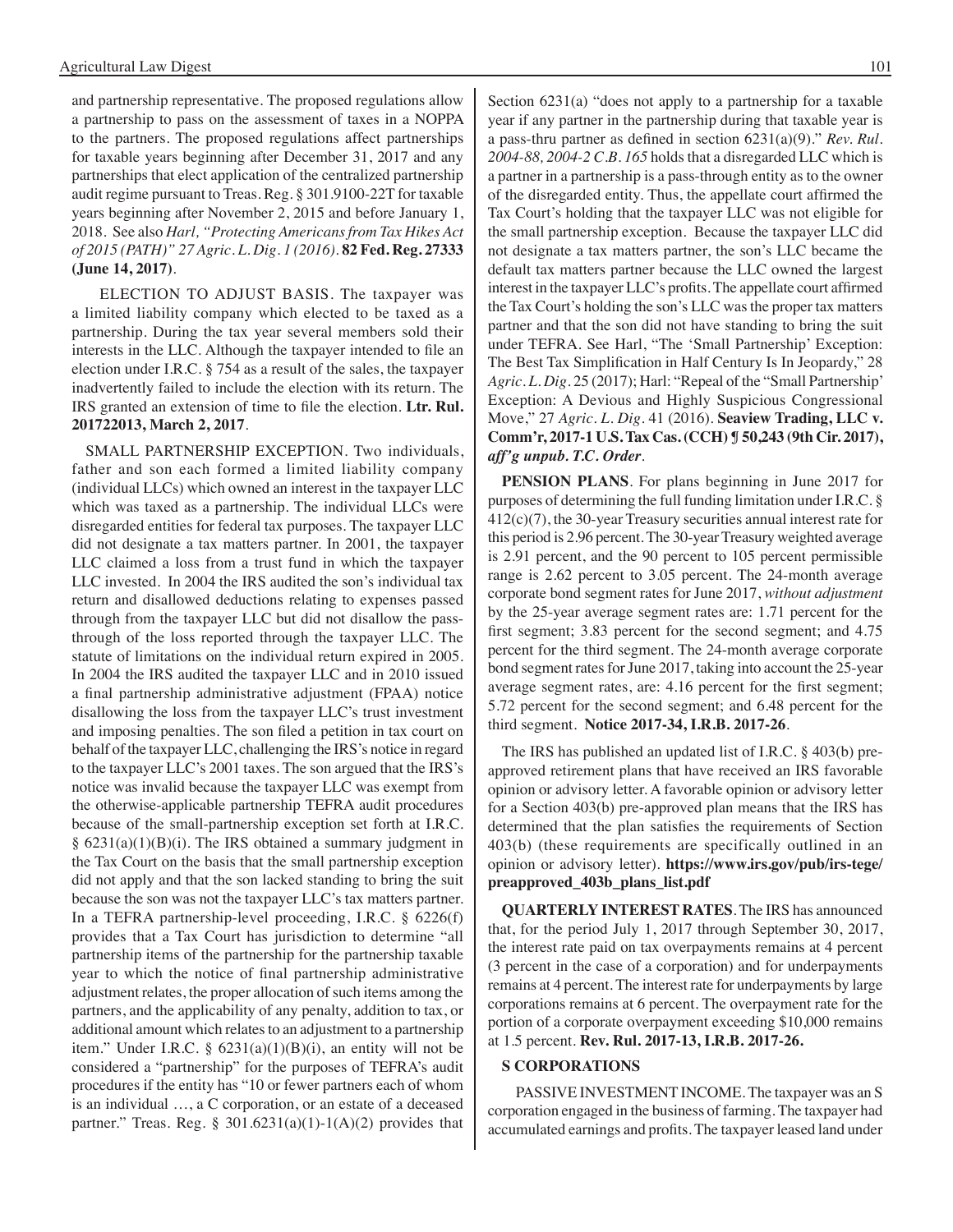a sharecropping lease arrangement to a third party. Under the lease, the taxpayer and lessee shared all taxes in the same proportion as each's share of the crop and shared equally the cost of fertilizer and soil conditioner. The taxpayer paid the cost of the power and fuel necessary to operate the drainage pumping plants as well as the cost of maintaining the irrigation and drainage canals and irrigation pipe line. The taxpayer was also responsible for paying box rent and the grower's share of the state inspection fee. Any processing expenses incurred with the preparation of crops for sale, which were related to the taxpayer's share of the crops, are paid by the taxpayer. The taxpayer determined the percentage of the property to be farmed and the types of crops to be planted. The taxpayer was at risk for crop yields and marketing. The taxpayer was responsible for providing and maintaining insurance on all improvements and fixtures owned by the taxpayer. The taxpayer paid the costs and expenses associated with the repair, maintenance and replacement of the irrigation drainage pumps as well as the insurance, water reclamation tax, water rights fees, water coalition dues and property taxes. I.R.C. § 1362(d)(3)(A)(i) provides that an S corporation election terminates whenever the corporation has accumulated earnings and profits at the close of each of 3 consecutive taxable years and has gross receipts for each of such taxable years more than 25 percent of which are passive investment income. I.R.C. § 1362(d)(3)(C) provides that, except as otherwise provided in I.R.C.  $§ 1362(d)(3)(C)(i)$ , the term "passive investment income" means gross receipts derived from rents, royalties, dividends, interest, and annuities. Treas. Reg. §  $1.1362-2(c)(5)(ii)(B)(2)$  provides that "rents" does not include rents derived in the active trade or business of renting property. Rents received by a corporation are derived in the active trade or business of renting property only if, based on all the facts and circumstances, the corporation provides significant services or incurs substantial costs in the rental business. The IRS stated that, generally, significant services are not rendered and substantial costs are not incurred in connection with net leases. Whether significant services are performed or substantial costs are incurred in the rental business is determined based upon all the facts and circumstances, including but not limited to, the number of persons employed to provide the services and the types and amounts of costs and expenses incurred (other than depreciation). The IRS ruled that the revenue received by the taxpayer under the sharecropping lease arrangement was not passive investment income. **Ltr. Rul. 201722019, March 2, 2017**.

#### **Safe Harbor interest rates July 2017**

|                                                         |       | Annual Semi-annual Quarterly Monthly |      |      |
|---------------------------------------------------------|-------|--------------------------------------|------|------|
|                                                         |       | <b>Short-term</b>                    |      |      |
| <b>AFR</b>                                              | 1.22  | 1.22                                 | 1.22 | 1.22 |
| 110 percent AFR                                         | 1.34  | 1.34                                 | 1.34 | 1.34 |
| 120 percent AFR                                         | 1.47  | 1.46                                 | 1.46 | 1.46 |
|                                                         |       | Mid-term                             |      |      |
| <b>AFR</b>                                              | 1.89  | 1.88                                 | 1.88 | 1.87 |
| 110 percent AFR                                         | 2.08  | 2.07                                 | 2.06 | 2.06 |
| 120 percent AFR                                         | 2.27  | 2.26                                 | 2.25 | 2.25 |
|                                                         |       | Long-term                            |      |      |
| <b>AFR</b>                                              | 2.60  | 2.58                                 | 2.57 | 2.57 |
| 110 percent AFR                                         | 2.86  | 2.84                                 | 2.83 | 2.82 |
| 120 percent AFR                                         | 3.12  | 3.10                                 | 3.09 | 3.08 |
| $D_{\text{max}}$ D <sub>r</sub> . 1 $201\pi$ 1 <i>1</i> | r n n | 2017.27                              |      |      |

**Rev. Rul. 2017-14, I.R.B. 2017-27**.

**TAX RETURN PREPARERS**. The plaintiffs were tax return preparers required by the IRS to obtain preparer tax identification numbers (PTINs) and pay a fee. See Treas. Reg. § 1.6109-2(d): "Beginning after December 31, 2010, all tax return preparers must have a preparer tax identification number or other prescribed identifying number that was applied for and received at the time and in the manner, including the payment of a user fee, as may be prescribed by the Internal Revenue Service." I.R.C. § 6109(a)(4) provides that "[a]ny return or claim for refund prepared by a tax return preparer shall bear such identifying number for securing proper identification of such preparer, his employer, or both, as may be prescribed." 31 U.S.C. § 9701(b) provides that agencies "may prescribe regulations establishing the charge for a service or thing of value provided by the agency." The plaintiffs argued that, because the court in *Loving v. I.R.S., 742 F.3d 1013 (D.C. Cir. 2014)* held that the IRS could not regulate tax return preparers, the assignment of a PTIN did not confer any benefit to return preparers and was not authorized by 31 U.S.C. § 9701(b). The court held that the IRS had the authority to issue PTINs but did not have authority to charge a fee for a PTIN. **Steele v. United States, 2017-1 U.S. Tax Cas. (CCH) ¶ 50,238 (D. D.C. 2017)**.

### **insurance**

**EMPLOYEE**. The plaintiff provided an insurance policy on a truck driver's vehicles. The driver was injured while driving a grain truck owned by a company insured by the defendant insurance company. The issue was the priority of the two insurance policies in covering the injuries of the driver. The plaintiff had the priority if the driver was an independent contractor and the defendant had the priority if the driver was an employee of the truck owner. Mich. Cod. Laws § 500.3114(3) provides: "An employee, his or her spouse, or a relative of either domiciled in the same household, who suffers accidental bodily injury while an occupant of a motor vehicle owned or registered by the employer, shall receive personal protection insurance benefits to which the employee is entitled from the insurer of the furnished vehicle." The parties agreed that the issue of whether a person is an employee is determined by "economic reality test." Four factors are considered under the test: "(a) control of the worker's duties, (b) payment of wages, (c) right to hire, fire and discipline, and (d) the performance of the duties as an integral part of the employer's business towards the accomplishment of a common goal." The trial court held that the driver was an employee because (1) the driver had no control over the driver's work,  $(2)$  the driver could be fired by the company,  $(3)$ the wages were set by the company, and (4) the hauling of the grain was an integral part of the company's business. The appellate court reversed, holding that the driver was an independent contractor because (1) the company exerted little control over the duties of the driver other than to assign the driver to haul grain to a particular location; (2) the driver was free to haul grain for other companies or refuse to haul any particular load at any particular time; (3) the driver submitted time reports as needed and often received some compensation in-kind; (4) the company did not withhold employment taxes or provide health benefits; (5) the company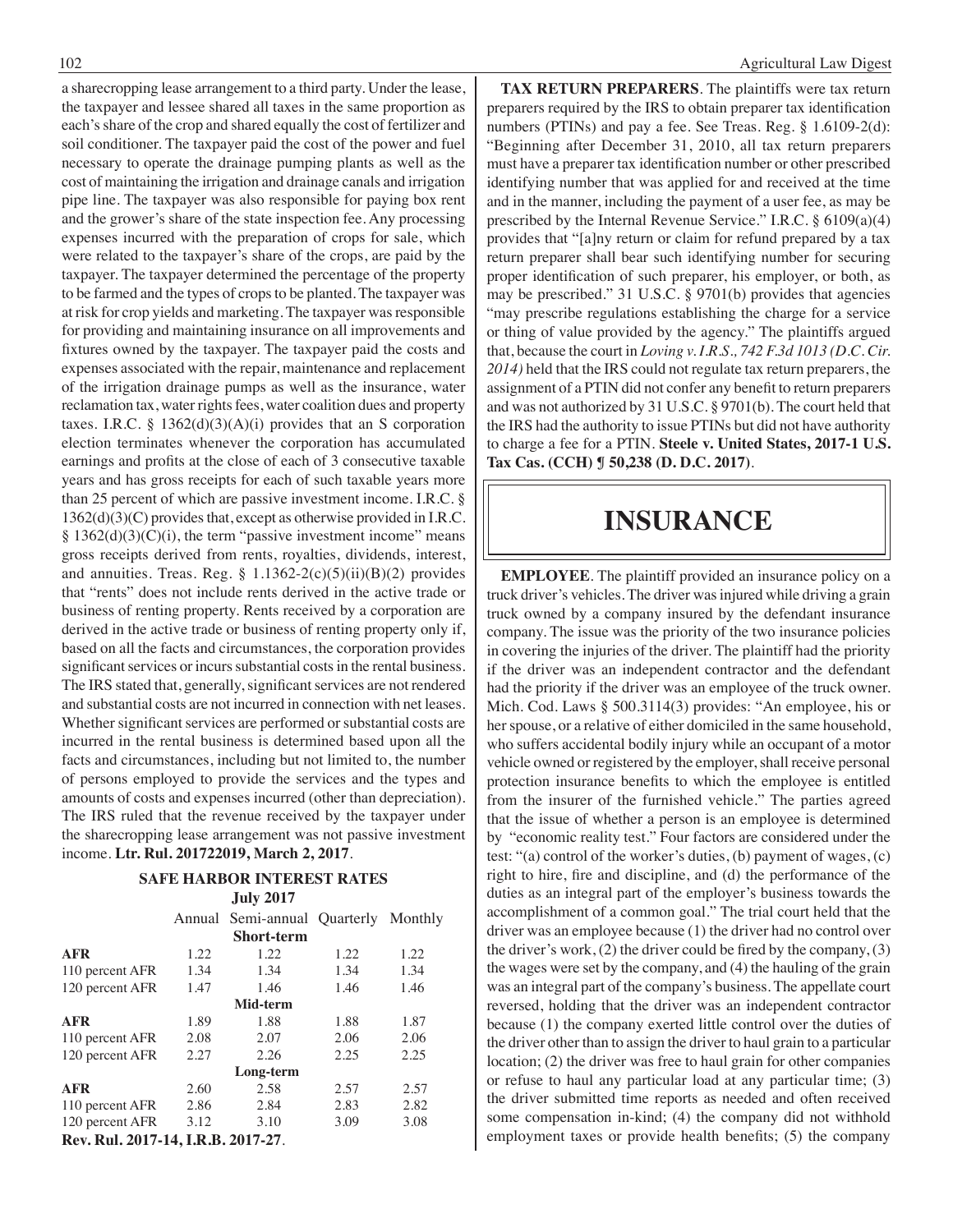scheduled deliveries, the driver agreed to these on a casual basis and the driver was not required to make all deliveries; and (6) although the hauling of grain was integral to the company's business, the company had other means of accomplishing the deliveries and the driver's services were not essential to the business. **Farm Bureau General Ins. Co. of America v. Westfield Ins. Co., 2017 Mich. App. LEXIS 887 (Mich. Ct. App. 2017)**.

## **Landlord and tenant**

**DAMAGES**. The plaintiff leased 35 acres of pasture land from the defendant for \$1000 per year under an oral lease. The plaintiff filed a case alleging that the defendant had allowed four horses to graze on the pasture and had prevented the plaintiff from entering the land. The plaintiff sought damages for one-half the fertilizer used on the pasture and one half of the rent. The defendant counterclaimed for one year of unpaid rent. The trial court denied the plaintiff's claims and awarded the defendant the amount of unpaid rent. Because the plaintiff failed to submit a trial court transcript, the appellate court made no judgment as to the factual support for the trial court's ruling. However, the plaintiff included in its defense of the defendant's counterclaim that the defendant failed to mitigate the cost of the unpaid rent. On this issue of law, the appellate court affirmed the trial court in that the defendant could not mitigate the damages of unpaid rent so long as the plaintiff remained in possession of the leased property. The court held that the implied covenant of quiet enjoyment, which exists in every Kansas lease prevented the defendant landlord from interfering with the tenant's exclusive use and possession of the rented property. Thus, the defendant could not obtain substitute rent by leasing the pasture for other grazing while the plaintiff had possession of the pasture. **Miller v. Burnett, 2017 Kan. App. LEXIS 43 (Kan. Ct. App. 2017)**.

## **NUIsance**

**RIGHT-TO-FARM**. The North Carolina legislature has passed and the governor has signed a bill which amended the state rightto-farm act, N.C. Stat. §§ 106-700 and 106-701, to add N.C. Stat. § 106-702 which limits the damages in a private nuisance action against an agricultural or forestry operation based on the plaintiff's contractual or business relationship with the operation. If the nuisance is determined to be permanent, the damages are to be based on the reduction of the fair market value of the plaintiff's property but not more than the total fair market value of the property. If the nuisance is a temporary nuisance, the damages are limited to the reduction in the fair rental value of the plaintiff's property. In both cases, if the plaintiff brings any subsequent action against the agricultural or forestry operation, the combined recovery for all such actions shall exceed the fair market value of the plaintiff's property. **N.C. Stat. § 106-702**.

## **secured transactions**

**PRIORITY**. The farm debtor had granted a security interest to a bank to secure a loan. The collateral included all farm products, livestock and their young. The security interest was perfected by filing a financing statement, including a continuation and an amendment. The debtor operated under a business name but there was no proof that the business was structured as a separate entity. The business established credit accounts with several suppliers under the business name and purchased farm supplies. One supplier filed an agricultural supplier's lien covering unpaid supplies used for the cattle. The debtor sold some livestock under the business name and the supplier claimed that the agricultural supplier's lien attached to the proceeds of the sales. However, the bank claimed that none of the cattle was owned in the name of the business. Under North Dakota law, individuals or businesses who furnish agricultural supplies may obtain an agricultural supplier's lien by complying with the procedures listed in N.D.C.C. § 35-31-02. If the agricultural supplier complies with these requirements, its lien achieves priority as to the crops or agricultural products covered by the liens over all other liens or encumbrances except any agricultural processor's lien. See N.D.C.C. § 35-31-03. As used in N.D.C.C. Chapter 35- 31, agricultural products include livestock and their products. The bank argued that the supplier's lien was invalid as to the cattle sold because the lien incorrectly listed the business as the owner of the livestock which were actually owned individually by the debtor. The court acknowledge a conflict of evidence as to the ownership of the cattle on the dates of the sales and held that the agricultural supplier's lien was properly perfected as to the cattle sold under the business name. *In re* **McDougall, 2017 Bankr. LEXIS 1465 (Bankr. D. N.D. 2017)**.

## **FARM ESTATE AND BUSINESS PLANNING**

### **by Neil E. Harl 19th Edition (2016)**

The Agricultural Law Press is honored to publish the revised 19th Edition of Dr. Neil E. Harl's excellent guide for farmers and ranchers who want to make the most of the state and federal income and estate tax laws to assure the least expensive and most efficient transfer of their estates to their children and heirs. The 19th Edition includes all new income and estate tax developments.

We also offer a PDF version for computer and tablet use for \$25.00.

Print and digital copies can be ordered directly from the Press by sending a check for \$35 (print version) or \$25 (PDF version) to Agricultural Law Press, 127 Young Rd., Kelso, WA 98626. Please include your e-mail address if ordering the PDF version and the digital file will be e-mailed to you.

Credit card purchases can be made online at www.agrilawpress. com or by calling Robert at 360-200-5666 in Kelso, WA.

For more information, including discounts for purchases of more than 10 books, contact robert@agrilawpress.com.